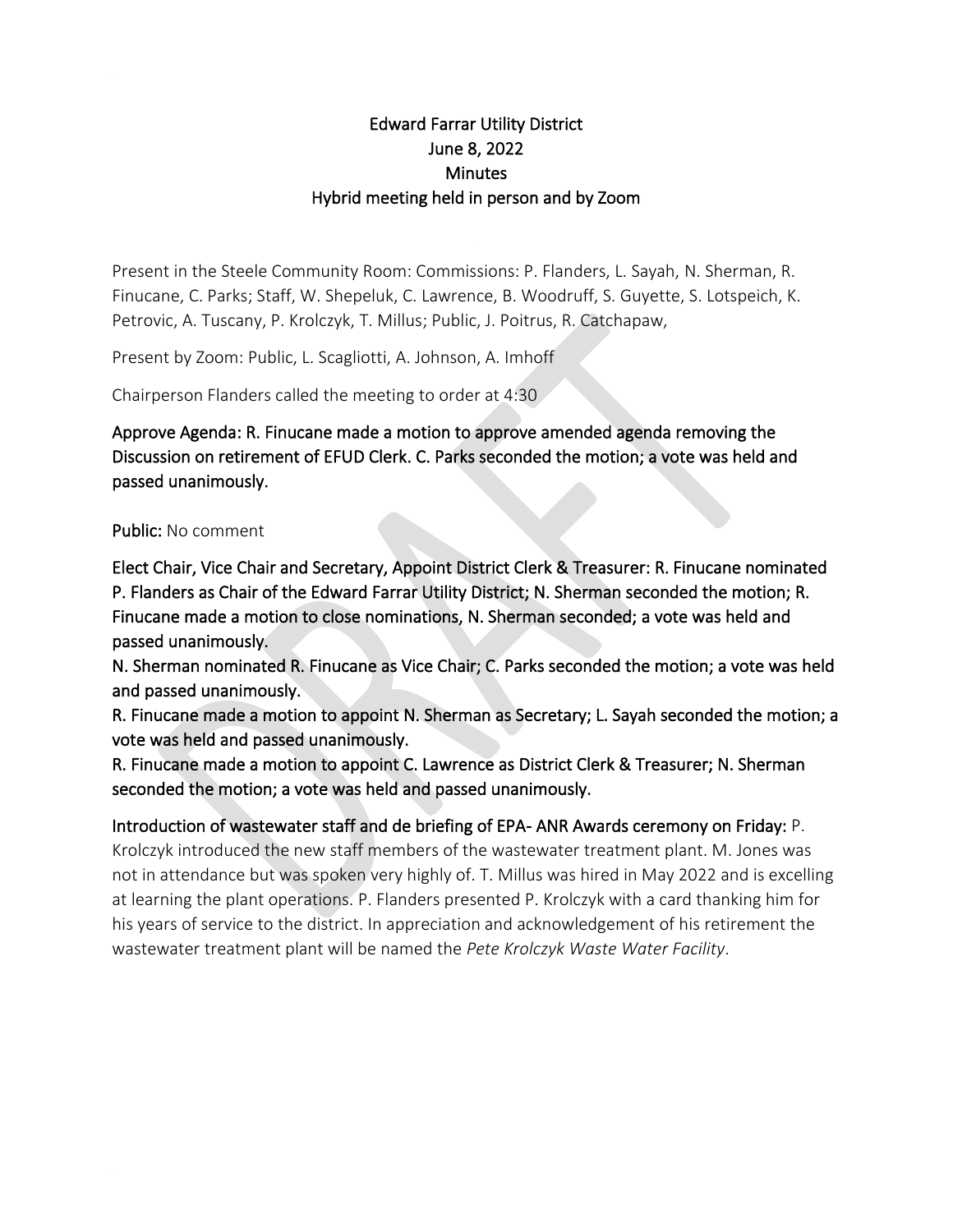

Discussion with Duxbury Moretown Fire District: J. Poitrus and R. Catchapaw were in attendance to see if the district is willing to take over the DMFD#1. J. Poitrus has moved out of the area and can no longer serve on their board. They have been unable to recruit new board members and the existing two no longer want to serve. J. Poitras stated there are no outstanding liabilities to and approximately \$84,000 in the checking account at this time. W. Shepeluk stated he spoke to an attorney and there are two options – Option 1 EFUD enters into an agreement with DMFD#1 allowing for DMFD#1 to turn over all their assets and the users are absorbed into the EFUD District outside the District boundaries. Those users will not have any voting powers in the district. Option 2 EFUD would seek legislature approval to increase the district boundaries of EFUD allowing for voting powers for the users of the DMFD#1. R. Finucane moved to authorize the District Manager to work with DMFD#1 to form a plan to absorb their customers into the EFUD district, option 1. C. Parks seconded the motion; a vote was held and passed unanimously.

Discussion on results of EFUD Annual Meeting: P. Flanders reviewed the voting results of the Annual Meeting. B. Shepeluk updated the Commissioners on his talks with Don & Patricia Peck.

Update on projects, Water Regulations, high strength waste regulations: B. Woodruff updated the Commissioners on the many projects in development. There are hurdles on the Route 100 water line install so the "cross country" option is being explored. The most likely project to see completed is the Ashford Lane upgrade. A. Tuscany has nearly completed the final draft of the new water ordinance. This should be ready by the July meeting. A. Tuscany is working on BOD surcharge recommendations.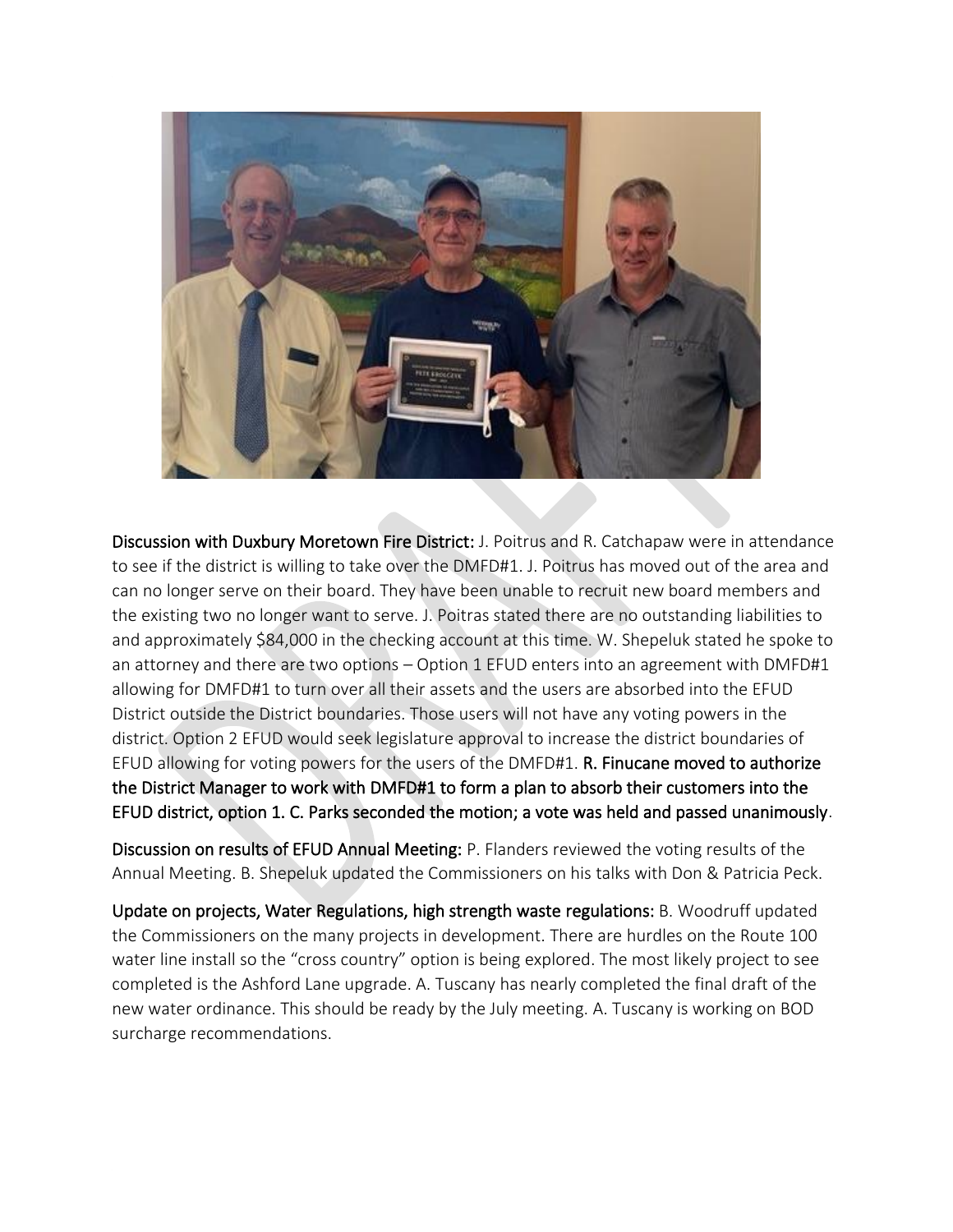Discussion on Ice Center NOAV: P. Flanders read an email received by J. Siegel at the Ice Center stating among other things C. Barber has stepped down from their board and Angela Wells & Chris Noyes have been appointed.

The Commissioners would like W. Shepeluk to calculate what the NOAV fine to the Ice Center should be, taking into consideration the leak was under control before the tower replacement, in order for them to settle.

Update on Manager search, salary range, job description, other options: P. Flanders updated the Commissioners on the Search Committee's work. There was a question raised as to whether the position should be advertised as one (Town and EFUD) or separate. The consensus is that it should be advertised as one position. The Search Committee is hoping to begin advertising by July 4, 2022. The 5 key EFUD issues to be addressed in the near future are: DMFD#1, Rate Structure, Recreational Use in the waterworks, 51 South Main Street and infrastructure improvements.

Update Status of UDAG Loans: W. Shepeluk asked the Commissions to consider allowing him to renegotiate the UDAG loans that have been suspended as a result COVID (for the purpose of this request the following UDAG loans are NOT being considered: The Ice Center, The Beer Shepherd and Perry Hill Partners) W. Shepeluk would like permission to make extensions to the loan terms up to 24 months, interest rates of approximately 2%, continue with principal only payments for the next 6 months and a 1<sup>st</sup> payment date of August 1, 2022. L. Sayah made a motion allowing the manager to renegotiate loans as described above. C. Parks seconded the motion; a vote was held and passed unanimously.

Consider Conflict of Interest Policy and Rules of Procedures: R. Finucane made a motion to approve the Conflict-of-Interest Policy and Rules of Procedures, L. Sayah seconded the motion; a vote was held and passed unanimously.

Authorize Confirmation of EFUD Retirement Obligation with VMERS: N. Sherman made a motion to allow District Manager W. Shepeluk to sign the letter authorizing Sullivan Powers & Company to work with VMERS for the purpose of an audit. R. Finucane seconded the motion; a vote was held and passed unanimously.

Consider Minutes of meeting April 7, April 18, and May 3, 2022: L. Sayah made a motion to approve the minutes of April 7, 2022, April 18, 2022 and May 3, 2022. R. Finucane seconded the motion; a vote was held and passed unanimously.

N. Sherman moved to find that general public knowledge of the details of pending litigation involving the Edward Farrar Utility District would clearly place the district at a substantial disadvantage. R. Finucane seconded the motion; a vote was held and passed unanimously.

N. Sherman moved to enter into executive session to consider pending litigation involving the related confidential attorney-client communications made for the purpose of providing legal